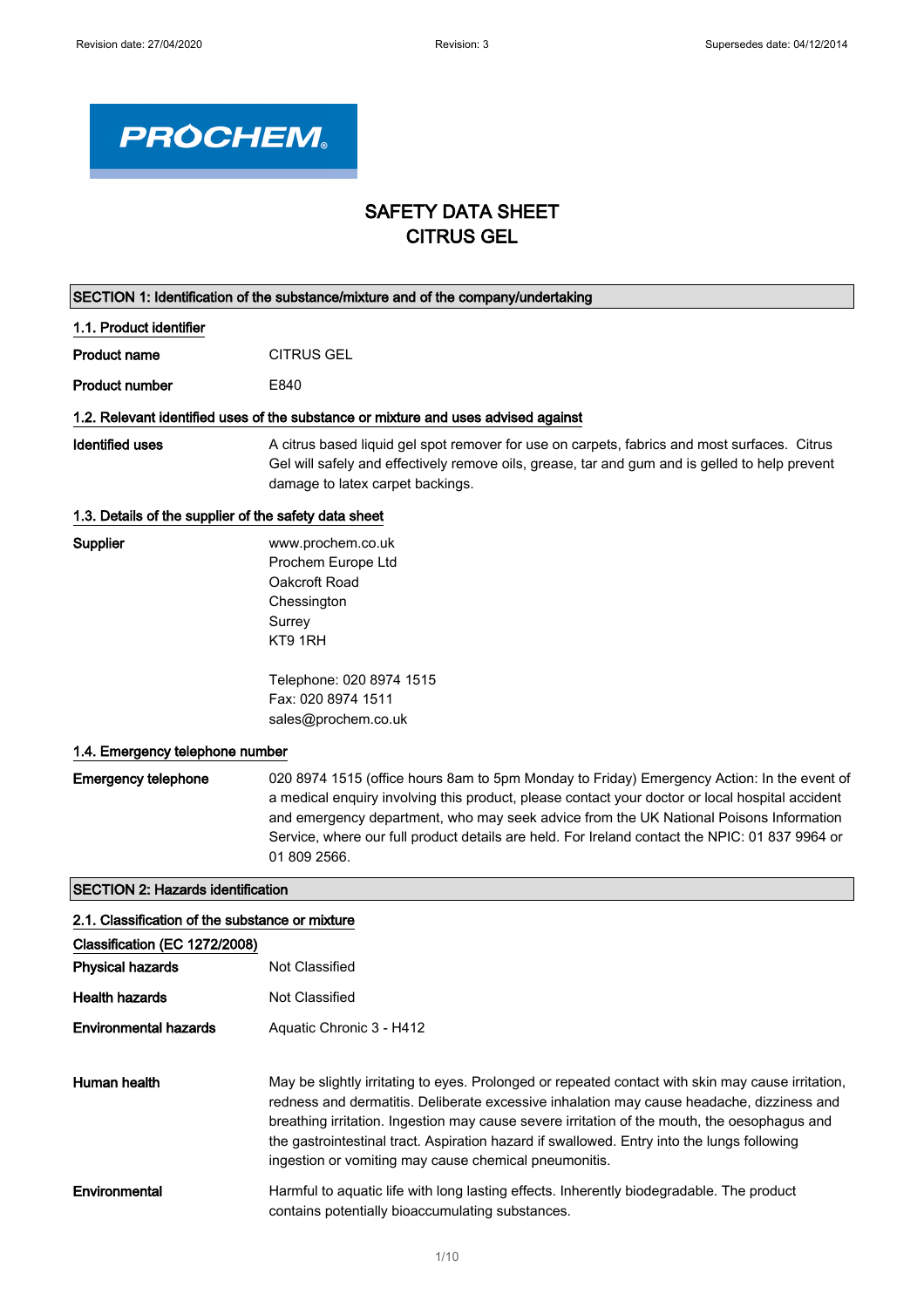# 2.2. Label elements

| <b>Hazard statements</b>          | EUH208 Contains d-Limonene, Dipentene, Citral. May produce an allergic reaction.<br>H412 Harmful to aquatic life with long lasting effects.                                                                                                                                                                                                                                                                                      |
|-----------------------------------|----------------------------------------------------------------------------------------------------------------------------------------------------------------------------------------------------------------------------------------------------------------------------------------------------------------------------------------------------------------------------------------------------------------------------------|
| <b>Precautionary statements</b>   | P102 Keep out of reach of children.<br>P273 Avoid release to the environment.<br>P280 Wear protective gloves.<br>P305+P351+P338 IF IN EYES: Rinse cautiously with water for several minutes. Remove<br>contact lenses, if present and easy to do. Continue rinsing.<br>P313 Get medical advice/attention.<br>P501 Dispose of contents / container in accordance with local / regional / national /<br>international regulations. |
| Supplemental label<br>information | EUH066 Repeated exposure may cause skin dryness or cracking.                                                                                                                                                                                                                                                                                                                                                                     |
| Detergent labelling               | $\geq$ 30% aliphatic hydrocarbons, < 5% non-ionic surfactants, < 5% perfumes, Contains d-<br>Limonene, Citral, Hexyl cinnamal, Geraniol                                                                                                                                                                                                                                                                                          |

# 2.3. Other hazards

See section 8 for details of exposure limits.

| SECTION 3: Composition/information on ingredients |                          |                                                      |
|---------------------------------------------------|--------------------------|------------------------------------------------------|
| 3.2. Mixtures                                     |                          |                                                      |
| Hydrocarbons, C11-C12, isoalkanes, <2% aromatics  |                          | 60-100%                                              |
| CAS number: 64741-65-7                            | EC number: 918-167-1     | REACH registration number: 01-<br>2119472146-39-0001 |
| Classification                                    |                          |                                                      |
| Flam. Liq. 3 - H226                               |                          |                                                      |
| Asp. Tox. 1 - H304                                |                          |                                                      |
| Aquatic Chronic 4 - H413                          |                          |                                                      |
| d-Limonene                                        |                          | 1%                                                   |
| CAS number: 5989-27-5                             | EC number: 227-813-5     | REACH registration number: 01-<br>2119529223-47-XXXX |
| M factor (Acute) = $1$                            | M factor (Chronic) = $1$ |                                                      |
| Classification                                    |                          |                                                      |
| Flam. Liq. 3 - H226                               |                          |                                                      |
| Skin Irrit. 2 - H315                              |                          |                                                      |
| Skin Sens. 1 - H317                               |                          |                                                      |
| Asp. Tox. 1 - H304                                |                          |                                                      |
| Aquatic Acute 1 - H400                            |                          |                                                      |
| Aquatic Chronic 1 - H410                          |                          |                                                      |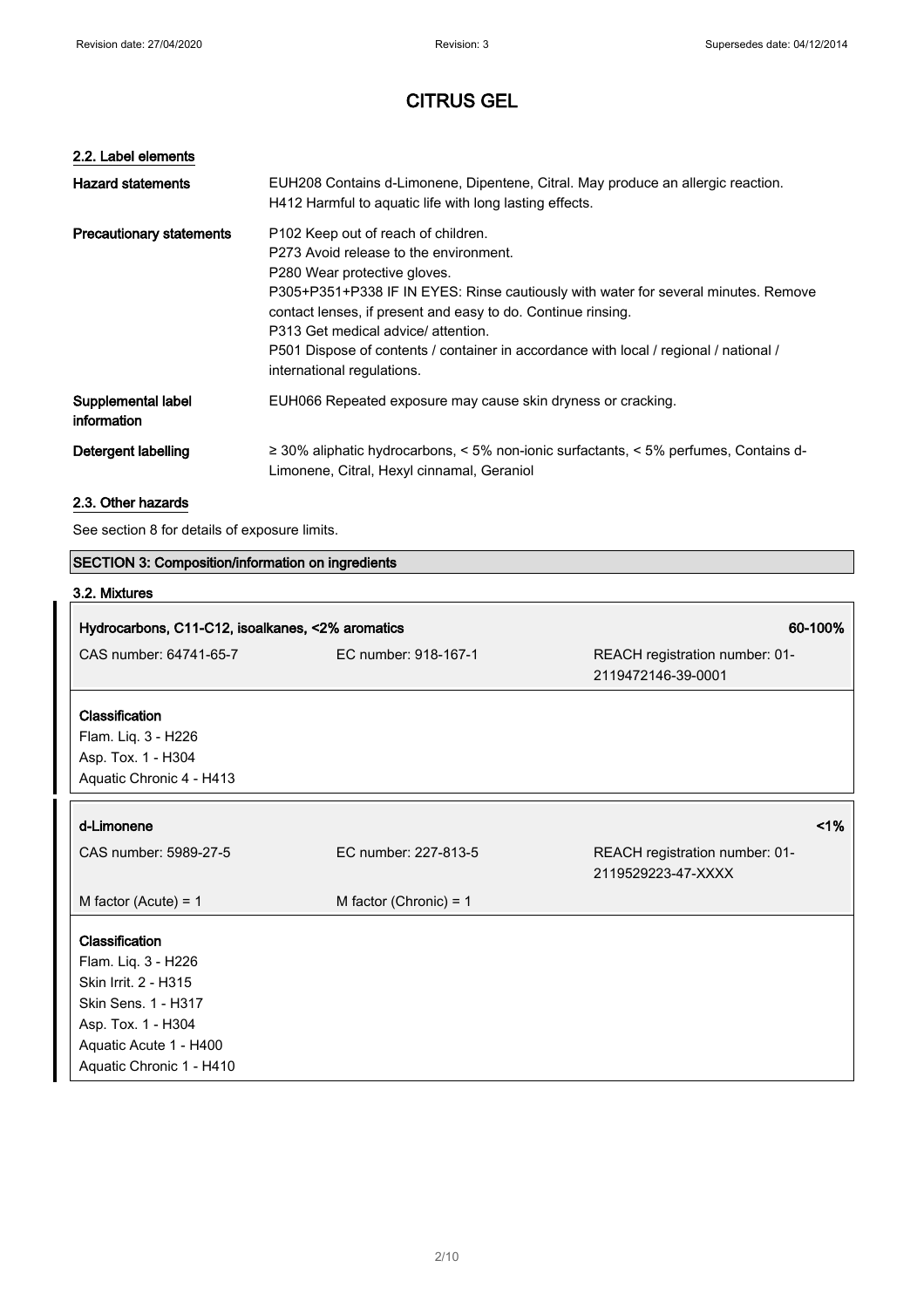| Dipentene                                    |                                                                                    | 1%    |
|----------------------------------------------|------------------------------------------------------------------------------------|-------|
| CAS number: 138-86-3                         | EC number: 205-341-0                                                               |       |
|                                              |                                                                                    |       |
| M factor (Acute) = $1$                       | M factor (Chronic) = $1$                                                           |       |
| Classification                               |                                                                                    |       |
| Flam. Liq. 3 - H226                          |                                                                                    |       |
| Skin Irrit. 2 - H315                         |                                                                                    |       |
| Skin Sens. 1 - H317                          |                                                                                    |       |
| Asp. Tox. 1 - H304                           |                                                                                    |       |
| Aquatic Acute 1 - H400                       |                                                                                    |       |
| Aquatic Chronic 1 - H410                     |                                                                                    |       |
|                                              |                                                                                    |       |
| <b>Citral</b>                                |                                                                                    | $1\%$ |
| CAS number: 5392-40-5                        | EC number: 226-394-6                                                               |       |
| Classification                               |                                                                                    |       |
| Skin Irrit. 2 - H315                         |                                                                                    |       |
| Eye Irrit. 2 - H319                          |                                                                                    |       |
| Skin Sens. 1B - H317                         |                                                                                    |       |
|                                              |                                                                                    |       |
| 2-Aminoethanol                               |                                                                                    | 1%    |
| CAS number: 141-43-5                         | EC number: 205-483-3                                                               |       |
| Classification                               |                                                                                    |       |
| Acute Tox. 4 - H302                          |                                                                                    |       |
| Acute Tox. 4 - H312                          |                                                                                    |       |
| Acute Tox. 4 - H332                          |                                                                                    |       |
| Skin Corr. 1B - H314                         |                                                                                    |       |
| Eye Dam. 1 - H318                            |                                                                                    |       |
| <b>STOT SE 3 - H335</b>                      |                                                                                    |       |
| Aquatic Chronic 3 - H412                     |                                                                                    |       |
| Cyclohexane                                  |                                                                                    | 1%    |
| CAS number: 110-82-7                         | EC number: 203-806-2                                                               |       |
| M factor (Acute) = $1$                       | M factor (Chronic) = $1$                                                           |       |
|                                              |                                                                                    |       |
| Classification                               |                                                                                    |       |
| Flam. Liq. 2 - H225                          |                                                                                    |       |
| Skin Irrit. 2 - H315                         |                                                                                    |       |
| STOT SE 3 - H336                             |                                                                                    |       |
| Asp. Tox. 1 - H304<br>Aquatic Acute 1 - H400 |                                                                                    |       |
| Aquatic Chronic 1 - H410                     |                                                                                    |       |
|                                              |                                                                                    |       |
|                                              | The Full Text for all R-Phrases and Hazard Statements are Displayed in Section 16. |       |

SECTION 4: First aid measures

# 4.1. Description of first aid measures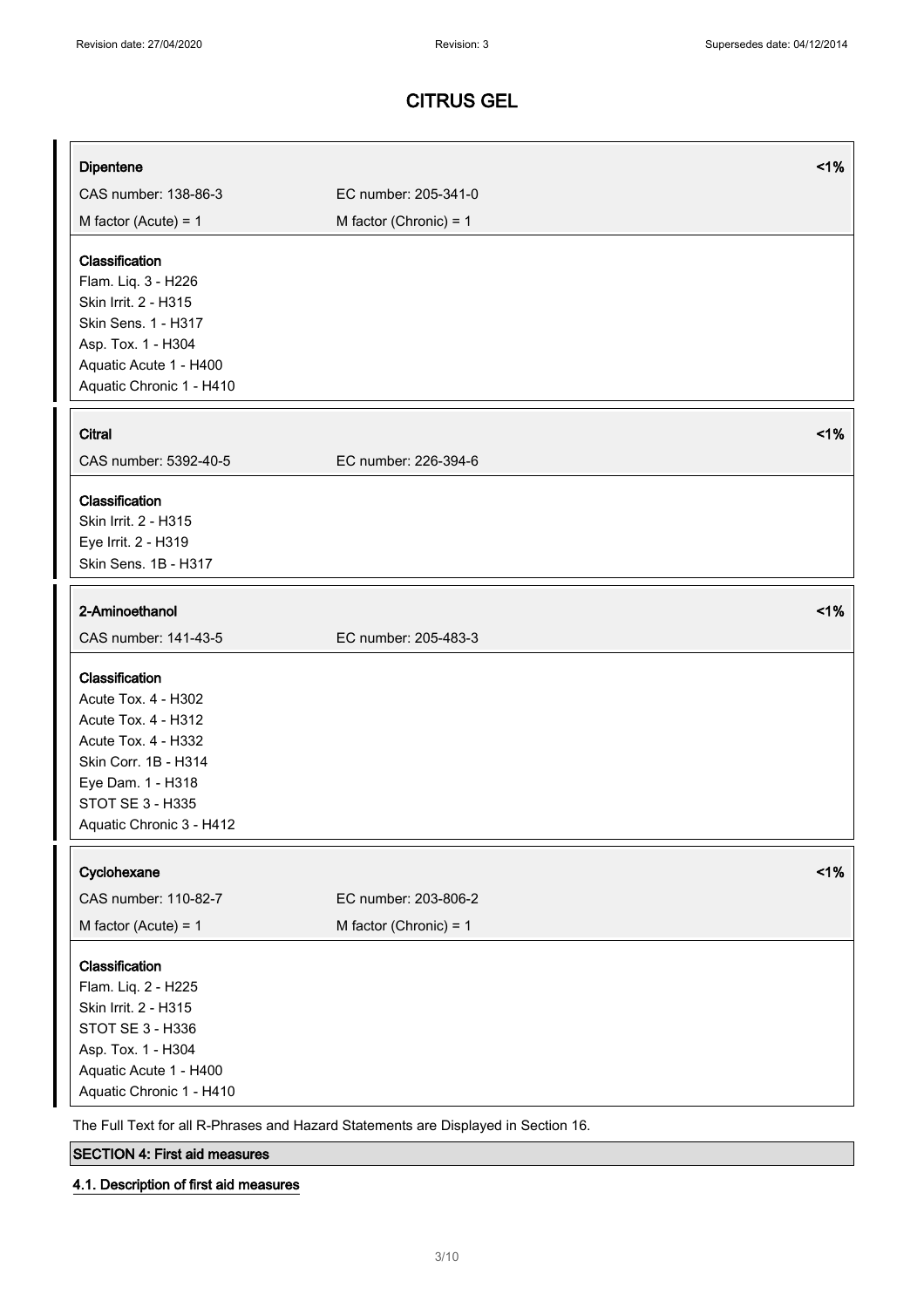| Inhalation                                                 | Remove affected person from source of contamination. Move affected person to fresh air and<br>keep warm and at rest in a position comfortable for breathing. For breathing difficulties,<br>oxygen may be necessary. Get medical attention.                                                                                                           |  |
|------------------------------------------------------------|-------------------------------------------------------------------------------------------------------------------------------------------------------------------------------------------------------------------------------------------------------------------------------------------------------------------------------------------------------|--|
| Ingestion                                                  | Get medical attention immediately. Rinse mouth thoroughly with water. Never give anything<br>by mouth to an unconscious person. Do not induce vomiting.                                                                                                                                                                                               |  |
| <b>Skin contact</b>                                        | Wash skin thoroughly with soap and water. Get medical attention if any discomfort continues.                                                                                                                                                                                                                                                          |  |
| Eye contact                                                | Rinse immediately with plenty of water. Remove any contact lenses and open eyelids wide<br>apart. Continue to rinse for at least 15 minutes. Get medical attention.                                                                                                                                                                                   |  |
|                                                            | 4.2. Most important symptoms and effects, both acute and delayed                                                                                                                                                                                                                                                                                      |  |
| Ingestion                                                  | Aspiration hazard if swallowed. Entry into the lungs following ingestion or vomiting may cause<br>chemical pneumonitis.                                                                                                                                                                                                                               |  |
| <b>Skin contact</b>                                        | Product has a defatting effect on skin. May cause allergic contact eczema. Dryness and/or<br>cracking.                                                                                                                                                                                                                                                |  |
|                                                            | 4.3. Indication of any immediate medical attention and special treatment needed                                                                                                                                                                                                                                                                       |  |
| Notes for the doctor                                       | If swallowed, especially in large quantities: Get medical attention immediately.                                                                                                                                                                                                                                                                      |  |
| <b>SECTION 5: Firefighting measures</b>                    |                                                                                                                                                                                                                                                                                                                                                       |  |
| 5.1. Extinguishing media                                   |                                                                                                                                                                                                                                                                                                                                                       |  |
| Suitable extinguishing media                               | Use fire-extinguishing media suitable for the surrounding fire. Extinguish with foam, carbon<br>dioxide, dry powder or water fog. Do not use water jet as an extinguisher, as this will spread<br>the fire.                                                                                                                                           |  |
| 5.2. Special hazards arising from the substance or mixture |                                                                                                                                                                                                                                                                                                                                                       |  |
| Specific hazards                                           | The product is not flammable. The product contains organic solvents.                                                                                                                                                                                                                                                                                  |  |
| <b>Hazardous combustion</b><br>products                    | Thermal decomposition or combustion products may include the following substances: Oxides<br>of carbon. When heated, vapours/gases hazardous to health may be formed.                                                                                                                                                                                 |  |
| 5.3. Advice for firefighters                               |                                                                                                                                                                                                                                                                                                                                                       |  |
| Special protective equipment<br>for firefighters           | Wear positive-pressure self-contained breathing apparatus (SCBA) and appropriate protective<br>clothing.                                                                                                                                                                                                                                              |  |
| <b>SECTION 6: Accidental release measures</b>              |                                                                                                                                                                                                                                                                                                                                                       |  |
|                                                            | 6.1. Personal precautions, protective equipment and emergency procedures                                                                                                                                                                                                                                                                              |  |
| <b>Personal precautions</b>                                | Wear protective clothing as described in Section 8 of this safety data sheet. Provide adequate<br>general and local exhaust ventilation. Remove sources of ignition. Avoid contact with skin,<br>eyes and clothing.                                                                                                                                   |  |
| 6.2. Environmental precautions                             |                                                                                                                                                                                                                                                                                                                                                       |  |
| <b>Environmental precautions</b>                           | Do not discharge into drains or watercourses or onto the ground.                                                                                                                                                                                                                                                                                      |  |
| 6.3. Methods and material for containment and cleaning up  |                                                                                                                                                                                                                                                                                                                                                       |  |
| Methods for cleaning up                                    | Absorb in vermiculite, dry sand or earth and place into containers. Do not use sawdust or<br>other combustible material. Waste should be treated as controlled waste. Dispose of waste to<br>licensed waste disposal site in accordance with the requirements of the local Waste Disposal<br>Authority. Flush contaminated area with plenty of water. |  |
| 6.4. Reference to other sections                           |                                                                                                                                                                                                                                                                                                                                                       |  |
| Reference to other sections                                | For personal protection, see Section 8. For waste disposal, see Section 13.                                                                                                                                                                                                                                                                           |  |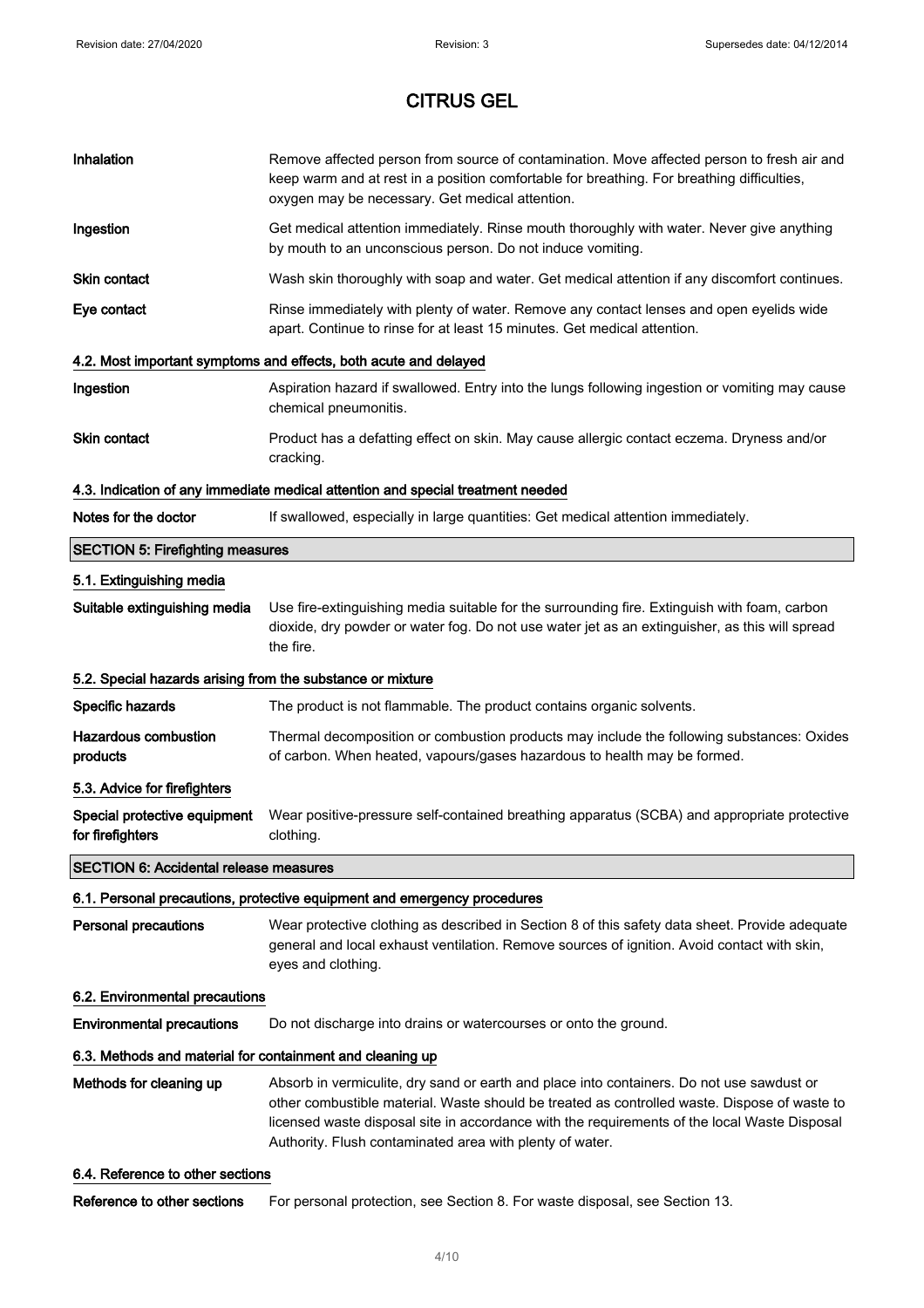### SECTION 7: Handling and storage

#### 7.1. Precautions for safe handling

Usage precautions **Wear protective clothing as described in Section 8 of this safety data sheet. Wash hands** thoroughly after handling. Wash contaminated clothing before reuse. Do not eat, drink or smoke when using this product.

### 7.2. Conditions for safe storage, including any incompatibilities

Storage precautions Store at moderate temperatures in dry, well ventilated area. Store in closed original container at temperatures between 5°C and 30°C. Avoid heat, flames and other sources of ignition. Static electricity and formation of sparks must be prevented. Keep only in the original container. Keep out of the reach of children.

7.3. Specific end use(s)

Specific end use(s) The identified uses for this product are detailed in Section 1.2.

### SECTION 8: Exposure controls/Personal protection

### 8.1. Control parameters

### Occupational exposure limits

### Hydrocarbons, C11-C12, isoalkanes, <2% aromatics

Long-term exposure limit (8-hour TWA): SUP 150 ppm 1000 mg/m<sup>3</sup> SUP = Supplier's recommendation.

### 2-Aminoethanol

Long-term exposure limit (8-hour TWA): WEL 1 ppm 2.5 mg/m<sup>3</sup> Short-term exposure limit (15-minute): WEL 3 ppm 7.6 mg/m<sup>3</sup> Sk

#### **Cyclohexane**

Long-term exposure limit (8-hour TWA): WEL 100 ppm 350 mg/m<sup>3</sup> Short-term exposure limit (15-minute): WEL 300 ppm 1050 mg/m<sup>3</sup>

WEL = Workplace Exposure Limit. Sk = Can be absorbed through the skin.

#### 8.2. Exposure controls

#### Protective equipment



| Appropriate engineering<br>controls | Provide adequate ventilation.                                                                                                                                                              |
|-------------------------------------|--------------------------------------------------------------------------------------------------------------------------------------------------------------------------------------------|
| Eye/face protection                 | Side shield safety glasses are recommended when handling this product.                                                                                                                     |
| Hand protection                     | Solvent resistant nitrile gloves are recommended. Protective gloves should be inspected for<br>wear before use and replaced regularly in accordance with the manufacturers specifications. |
| <b>Respiratory protection</b>       | No specific recommendations. Respiratory protection must be used if the airborne<br>contamination exceeds the recommended occupational exposure limit.                                     |

### SECTION 9: Physical and chemical properties

#### 9.1. Information on basic physical and chemical properties

Viscous liquid.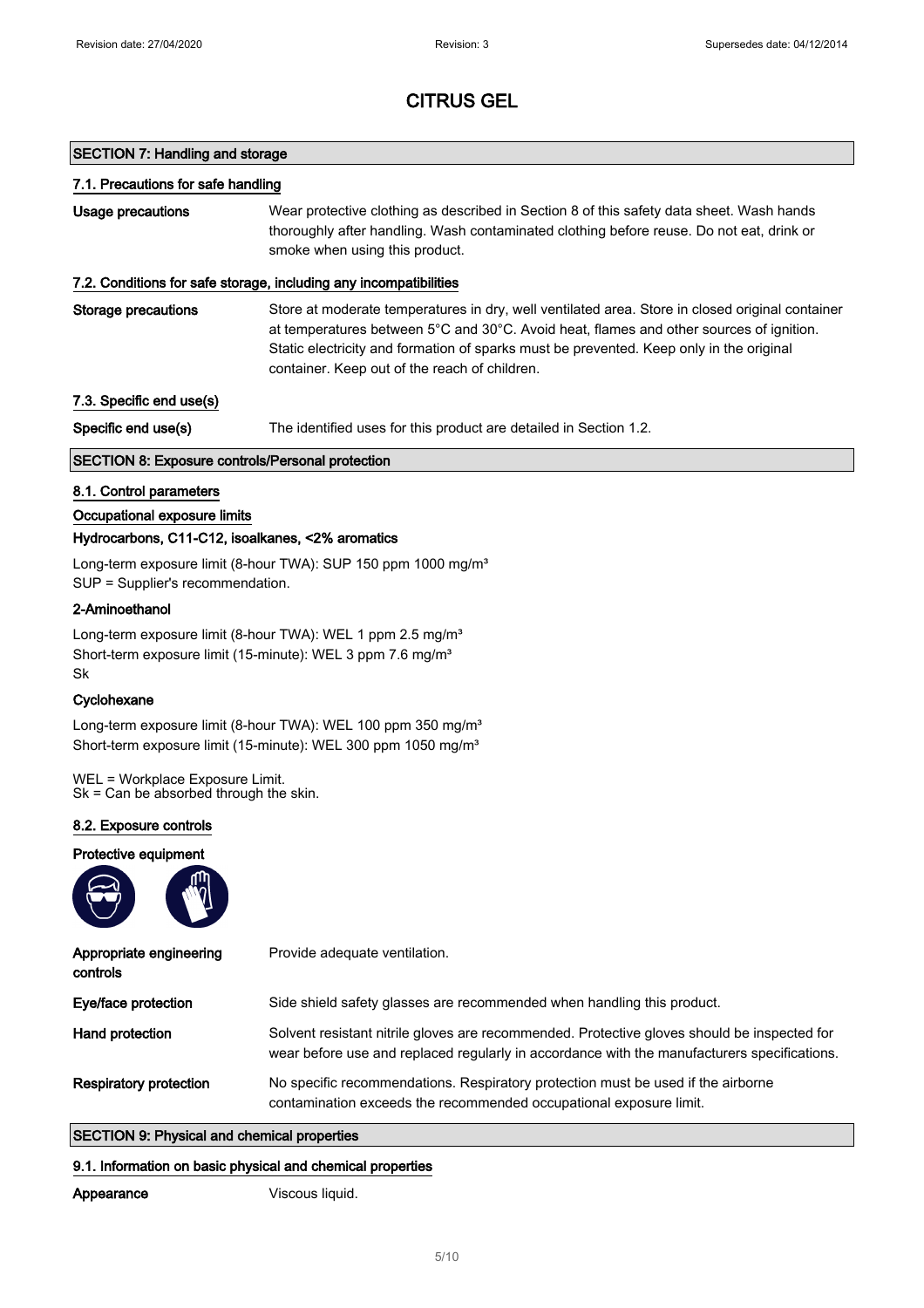| Colour                                          | White.                                                                                                                                                                                         |  |
|-------------------------------------------------|------------------------------------------------------------------------------------------------------------------------------------------------------------------------------------------------|--|
| Odour                                           | Citrus.                                                                                                                                                                                        |  |
| <b>Odour threshold</b>                          | Not determined.                                                                                                                                                                                |  |
| pH                                              | pH (concentrated solution): 5                                                                                                                                                                  |  |
| Initial boiling point and range                 | Not determined.                                                                                                                                                                                |  |
| Flash point                                     | 82°C Pensky-Martens closed cup.                                                                                                                                                                |  |
| <b>Evaporation rate</b>                         | Not determined.                                                                                                                                                                                |  |
| Upper/lower flammability or<br>explosive limits | Not determined.                                                                                                                                                                                |  |
| Vapour pressure                                 | Not determined.                                                                                                                                                                                |  |
| Vapour density                                  | Not determined.                                                                                                                                                                                |  |
| <b>Relative density</b>                         | 0.852                                                                                                                                                                                          |  |
| Solubility(ies)                                 | Slightly soluble in water.                                                                                                                                                                     |  |
| <b>Partition coefficient</b>                    | Not determined.                                                                                                                                                                                |  |
| <b>Explosive properties</b>                     | Not determined.                                                                                                                                                                                |  |
| <b>Oxidising properties</b>                     | Not applicable.                                                                                                                                                                                |  |
| 9.2. Other information                          |                                                                                                                                                                                                |  |
| Other information                               | None.                                                                                                                                                                                          |  |
| <b>SECTION 10: Stability and reactivity</b>     |                                                                                                                                                                                                |  |
| 10.1. Reactivity                                |                                                                                                                                                                                                |  |
| Reactivity                                      | There are no known reactivity hazards associated with this product.                                                                                                                            |  |
| 10.2. Chemical stability                        |                                                                                                                                                                                                |  |
| <b>Stability</b>                                | Stable at normal ambient temperatures.                                                                                                                                                         |  |
| 10.3. Possibility of hazardous reactions        |                                                                                                                                                                                                |  |
| Possibility of hazardous<br>reactions           | Not determined.                                                                                                                                                                                |  |
| 10.4. Conditions to avoid                       |                                                                                                                                                                                                |  |
| Conditions to avoid                             | Protect against direct sunlight. Avoid heat, flames and other sources of ignition. Take<br>precautionary measures against static discharges.                                                   |  |
| 10.5. Incompatible materials                    |                                                                                                                                                                                                |  |
| Materials to avoid                              | Strong acids. Alkalis. Oxidising materials.                                                                                                                                                    |  |
| 10.6. Hazardous decomposition products          |                                                                                                                                                                                                |  |
| Hazardous decomposition<br>products             | Thermal decomposition or combustion products may include the following substances: Oxides<br>of carbon. High concentrations of vapour at high temperatures may create a respiratory<br>hazard. |  |
| <b>SECTION 11: Toxicological information</b>    |                                                                                                                                                                                                |  |

# 11.1. Information on toxicological effects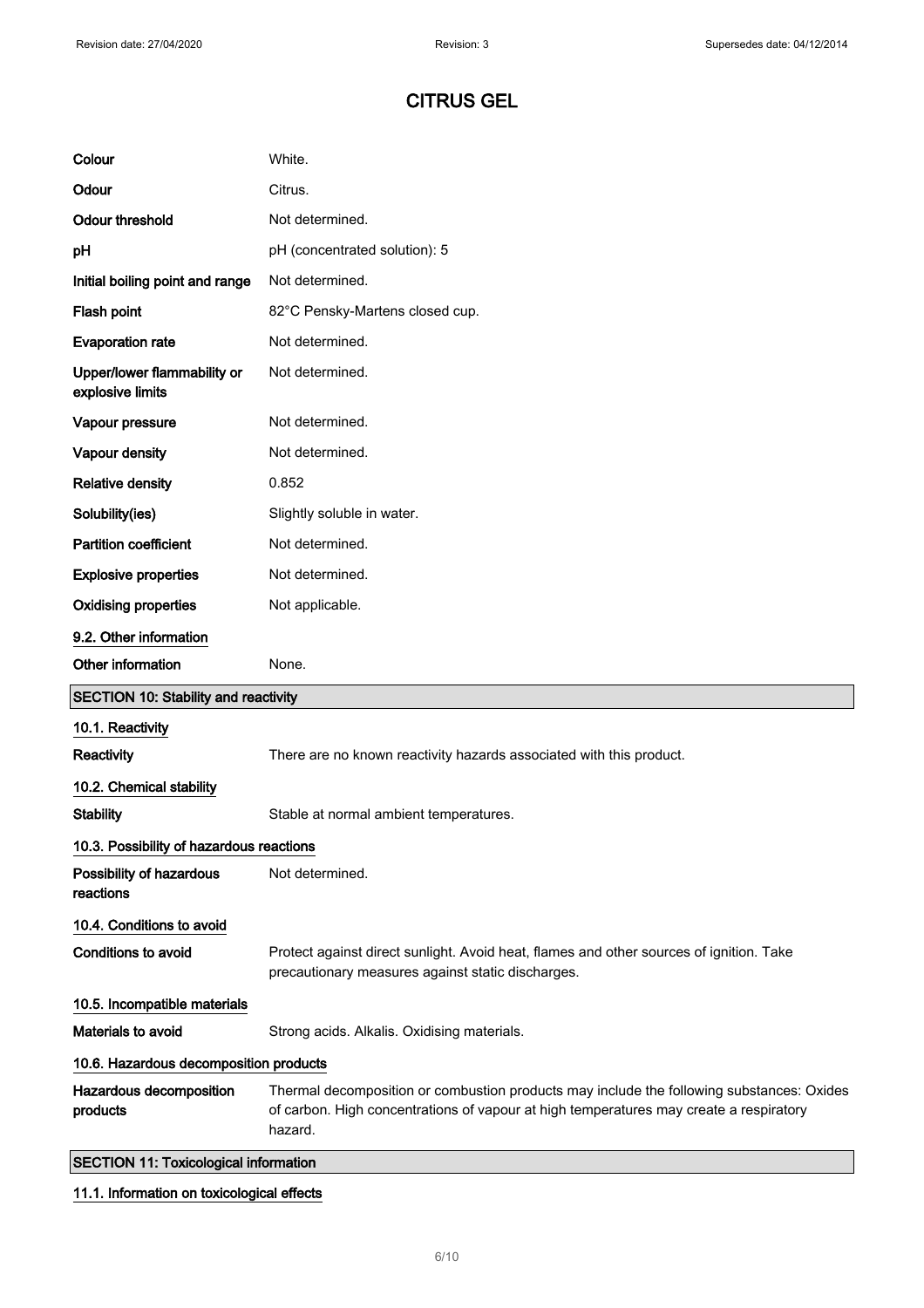| <b>Toxicological effects</b>                              | pneumonitis. | Deliberate excessive inhalation may cause headache, dizziness and breathing irritation.<br>Ingestion may cause: systemic effects Nausea, vomiting. Diarrhoea. Aspiration hazard if<br>swallowed. Entry into the lungs following ingestion or vomiting may cause chemical |
|-----------------------------------------------------------|--------------|--------------------------------------------------------------------------------------------------------------------------------------------------------------------------------------------------------------------------------------------------------------------------|
| Skin corrosion/irritation                                 |              |                                                                                                                                                                                                                                                                          |
| Skin corrosion/irritation                                 |              | Prolonged contact may cause redness, irritation and dry skin. Repeated exposure may cause<br>skin dryness or cracking.                                                                                                                                                   |
| Serious eye damage/irritation                             |              |                                                                                                                                                                                                                                                                          |
| Serious eye damage/irritation                             |              | May be slightly irritating to eyes.                                                                                                                                                                                                                                      |
| <b>Skin sensitisation</b>                                 |              |                                                                                                                                                                                                                                                                          |
| Skin sensitisation                                        |              | Contains Limonene Citral Hexyl cinnamal Linalool Geraniol                                                                                                                                                                                                                |
| Germ cell mutagenicity                                    |              |                                                                                                                                                                                                                                                                          |
| Genotoxicity - in vivo                                    |              | No effects expected based upon current data.                                                                                                                                                                                                                             |
| Carcinogenicity                                           |              |                                                                                                                                                                                                                                                                          |
| Carcinogenicity                                           |              | No effects expected based upon current data.                                                                                                                                                                                                                             |
| Reproductive toxicity                                     |              |                                                                                                                                                                                                                                                                          |
|                                                           |              | Reproductive toxicity - fertility No effects expected based upon current data.                                                                                                                                                                                           |
| Toxicological information on ingredients.                 |              |                                                                                                                                                                                                                                                                          |
|                                                           |              | Hydrocarbons, C11-C12, isoalkanes, <2% aromatics                                                                                                                                                                                                                         |
| Acute toxicity - oral                                     |              |                                                                                                                                                                                                                                                                          |
| Acute toxicity oral (LD <sub>50</sub><br>mg/kg)           |              | 5,000.0                                                                                                                                                                                                                                                                  |
| <b>Species</b>                                            |              | Rat                                                                                                                                                                                                                                                                      |
| ATE oral (mg/kg)                                          |              | 5,000.0                                                                                                                                                                                                                                                                  |
| Acute toxicity - dermal                                   |              |                                                                                                                                                                                                                                                                          |
| Acute toxicity dermal (LD <sub>50</sub> 5,000.0<br>mg/kg) |              |                                                                                                                                                                                                                                                                          |
| <b>Species</b>                                            |              | Rabbit                                                                                                                                                                                                                                                                   |
| ATE dermal (mg/kg)                                        |              | 5,000.0                                                                                                                                                                                                                                                                  |
| <b>SECTION 12: Ecological information</b>                 |              |                                                                                                                                                                                                                                                                          |
| 12.1. Toxicity                                            |              |                                                                                                                                                                                                                                                                          |
| <b>Toxicity</b>                                           |              | Harmful to aquatic life with long lasting effects.                                                                                                                                                                                                                       |

### Ecological information on ingredients.

# Hydrocarbons, C11-C12, isoalkanes, <2% aromatics

| Acute aquatic toxicity                    |                           |  |
|-------------------------------------------|---------------------------|--|
| Acute toxicity - fish                     | $LC50$ , : $>100$ mg/l,   |  |
| Acute toxicity - aquatic<br>invertebrates | $EC_{50}$ , : > 100 mg/l, |  |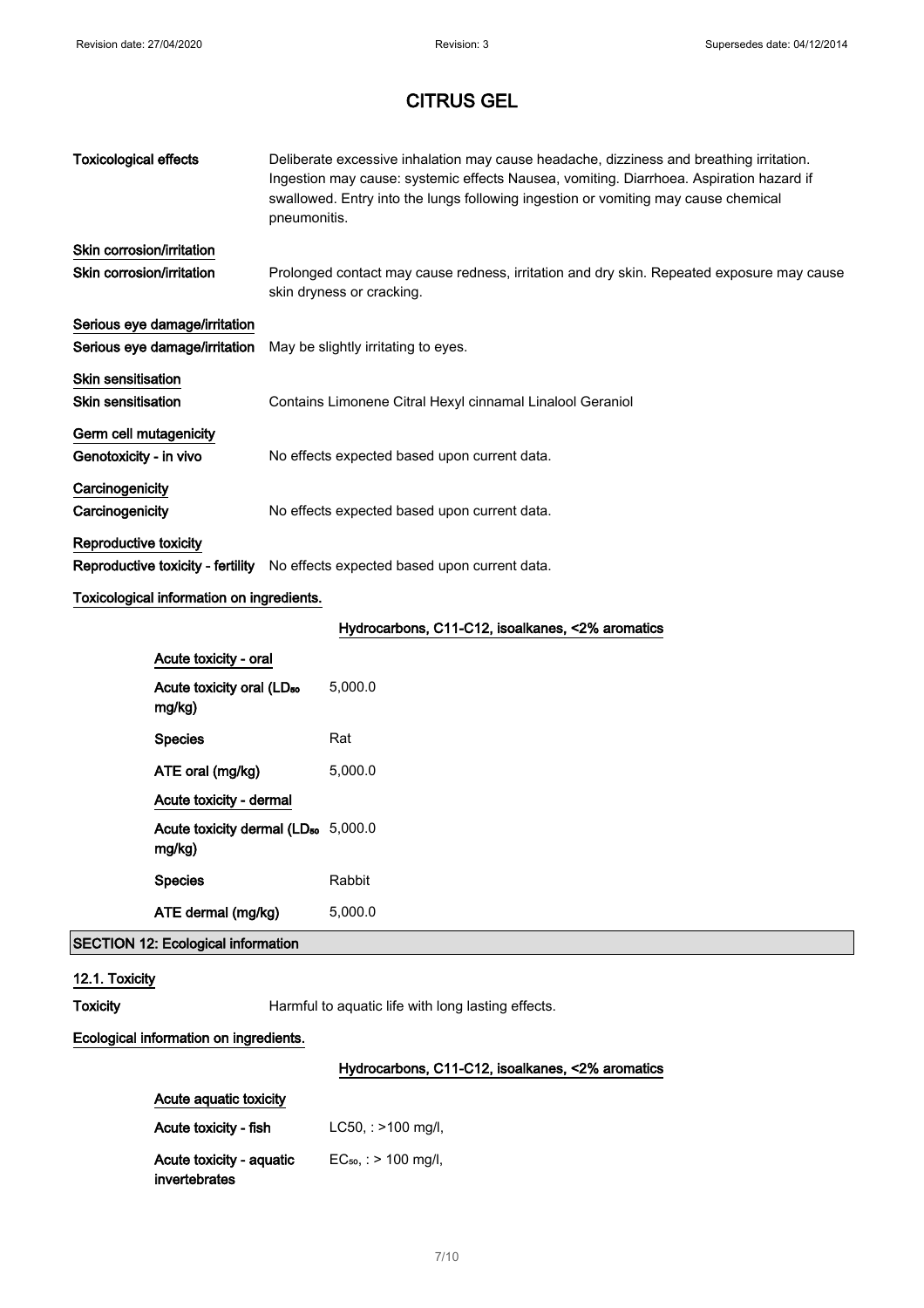| Acute toxicity - aquatic<br>plants          | $IC_{50}$ : > 100 mg/l,                                                                                                                                                                                                                                                                                                                                                                                                                                                               |
|---------------------------------------------|---------------------------------------------------------------------------------------------------------------------------------------------------------------------------------------------------------------------------------------------------------------------------------------------------------------------------------------------------------------------------------------------------------------------------------------------------------------------------------------|
| Acute toxicity -<br>microorganisms          | $LC_{50}$ , : >100 mg/l,                                                                                                                                                                                                                                                                                                                                                                                                                                                              |
| Chronic aquatic toxicity                    |                                                                                                                                                                                                                                                                                                                                                                                                                                                                                       |
| life stage                                  | Chronic toxicity - fish early Not available.                                                                                                                                                                                                                                                                                                                                                                                                                                          |
| Chronic toxicity - aquatic<br>invertebrates | NOEC, : >1.0 - <10 mg/l, Freshwater invertebrates                                                                                                                                                                                                                                                                                                                                                                                                                                     |
| 12.2. Persistence and degradability         |                                                                                                                                                                                                                                                                                                                                                                                                                                                                                       |
| Persistence and degradability               | Inherently biodegradable. The product is degraded completely by photochemical oxidation.<br>The surfactant(s) contained in this product complies(comply) with the biodegradability criteria<br>as laid down in Regulation (EC) No. 648/2004 on detergents. Data to support this assertion<br>are held at the disposal of the competent authorities of the Member States and will be made<br>available to them at their direct request, or at the request of a detergent manufacturer. |
| 12.3. Bioaccumulative potential             |                                                                                                                                                                                                                                                                                                                                                                                                                                                                                       |
| <b>Bioaccumulative potential</b>            | May accumulate in soil and water systems.                                                                                                                                                                                                                                                                                                                                                                                                                                             |
| <b>Partition coefficient</b>                | Not determined.                                                                                                                                                                                                                                                                                                                                                                                                                                                                       |
| Ecological information on ingredients.      |                                                                                                                                                                                                                                                                                                                                                                                                                                                                                       |
|                                             | Hydrocarbons, C11-C12, isoalkanes, <2% aromatics                                                                                                                                                                                                                                                                                                                                                                                                                                      |
| <b>Partition coefficient</b>                | $: 6.7 - 7.2$                                                                                                                                                                                                                                                                                                                                                                                                                                                                         |
| 12.4. Mobility in soil                      |                                                                                                                                                                                                                                                                                                                                                                                                                                                                                       |
| <b>Mobility</b>                             | The product is partially insoluble in water and will spread on the water surface. The product<br>contains organic solvents which will evaporate easily from all surfaces.                                                                                                                                                                                                                                                                                                             |
| Ecological information on ingredients.      |                                                                                                                                                                                                                                                                                                                                                                                                                                                                                       |
|                                             | Hydrocarbons, C11-C12, isoalkanes, <2% aromatics                                                                                                                                                                                                                                                                                                                                                                                                                                      |
| Surface tension                             | 23.5 mN/m @ 20°C                                                                                                                                                                                                                                                                                                                                                                                                                                                                      |
| 12.5. Results of PBT and vPvB assessment    |                                                                                                                                                                                                                                                                                                                                                                                                                                                                                       |
| Results of PBT and vPvB<br>assessment       | This product does not contain any substances classified as PBT or vPvB.                                                                                                                                                                                                                                                                                                                                                                                                               |
| 12.6. Other adverse effects                 |                                                                                                                                                                                                                                                                                                                                                                                                                                                                                       |
| Other adverse effects                       | None known.                                                                                                                                                                                                                                                                                                                                                                                                                                                                           |
| <b>SECTION 13: Disposal considerations</b>  |                                                                                                                                                                                                                                                                                                                                                                                                                                                                                       |
| 13.1. Waste treatment methods               |                                                                                                                                                                                                                                                                                                                                                                                                                                                                                       |
| <b>Disposal methods</b>                     | Dispose of waste to licensed waste disposal site in accordance with the requirements of the<br>local Waste Disposal Authority. Do not discharge into drains or watercourses or onto the<br>ground.                                                                                                                                                                                                                                                                                    |
|                                             |                                                                                                                                                                                                                                                                                                                                                                                                                                                                                       |

# 14.1. UN number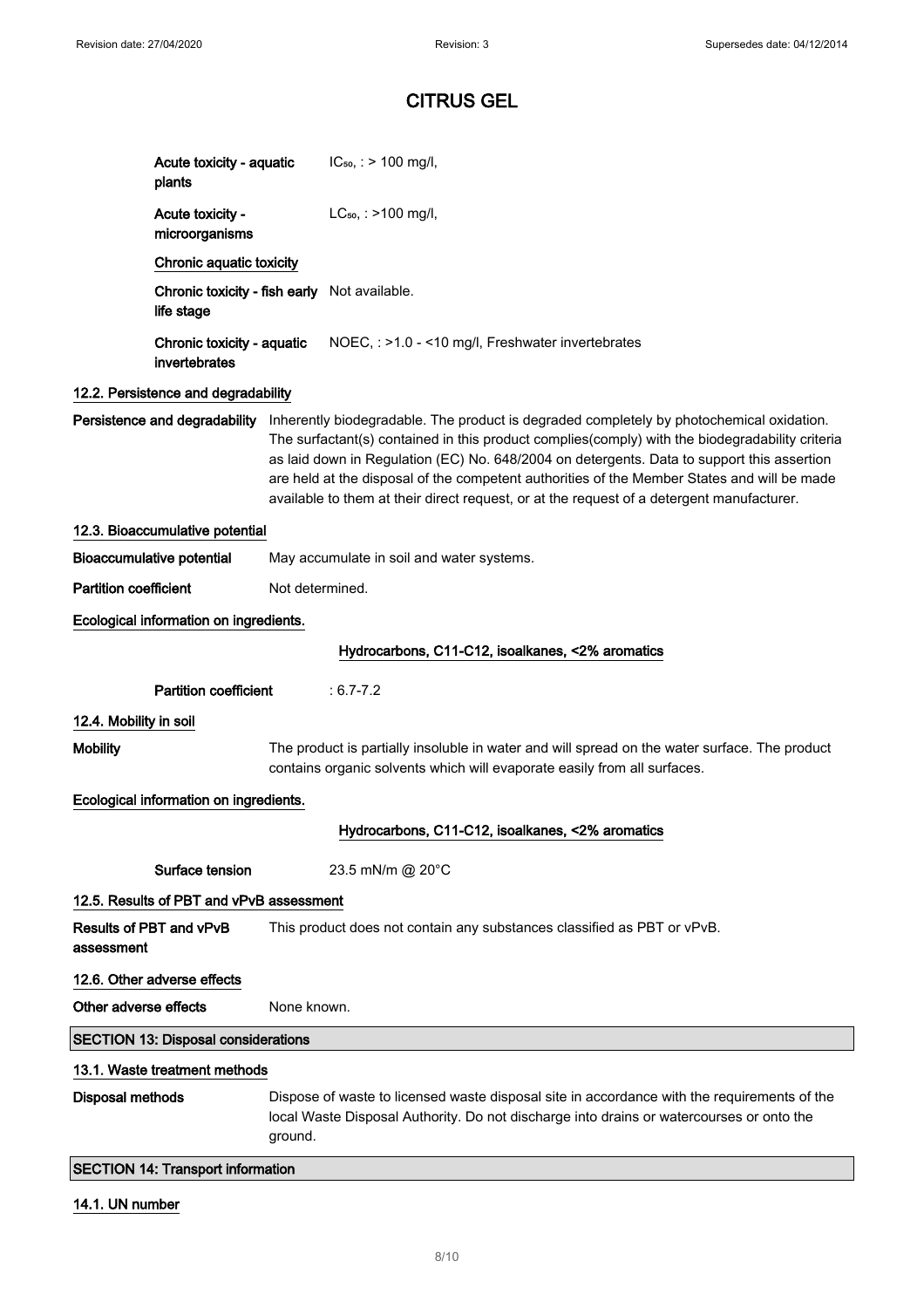Not classified for transportation.

### 14.2. UN proper shipping name

None.

### 14.3. Transport hazard class(es)

None.

ADR/RID class

### **IMDG class**

### 14.4. Packing group

None.

## 14.5. Environmental hazards

Environmentally hazardous substance/marine pollutant No.

### 14.6. Special precautions for user

None.

## 14.7. Transport in bulk according to Annex II of MARPOL and the IBC Code

### Transport in bulk according to Not applicable. Annex II of MARPOL 73/78 and the IBC Code

| <b>SECTION 15: Regulatory information</b>                                                            |  |  |
|------------------------------------------------------------------------------------------------------|--|--|
| 15.1. Safety, health and environmental regulations/legislation specific for the substance or mixture |  |  |

| <b>National regulations</b> | The Control of Substances Hazardous to Health Regulations 2002 (SI 2002 No. 2677) (as<br>amended).<br>The Chemicals (Hazard Information and Packaging for Supply) Regulations 2009 (SI 2009<br>No. 716).                                                                                                                                                                                                   |
|-----------------------------|------------------------------------------------------------------------------------------------------------------------------------------------------------------------------------------------------------------------------------------------------------------------------------------------------------------------------------------------------------------------------------------------------------|
| EU legislation              | Regulation (EC) No 1907/2006 of the European Parliament and of the Council of 18<br>December 2006 concerning the Registration, Evaluation, Authorisation and Restriction of<br>Chemicals (REACH) (as amended).<br>Regulation (EC) No 1272/2008 of the European Parliament and of the Council of 16<br>December 2008 on classification, labelling and packaging of substances and mixtures (as<br>amended). |

#### 15.2. Chemical safety assessment

No chemical safety assessment has been carried out.

| <b>SECTION 16: Other information</b> |                                                                                                                                                        |  |
|--------------------------------------|--------------------------------------------------------------------------------------------------------------------------------------------------------|--|
| <b>Revision date</b>                 | 27/04/2020                                                                                                                                             |  |
| <b>Revision</b>                      | 3                                                                                                                                                      |  |
| Supersedes date                      | 04/12/2014                                                                                                                                             |  |
| Please note:                         | Where abbreviations have been used elsewhere the full text has been written below, for the<br>classification of the product please refer to section 2. |  |